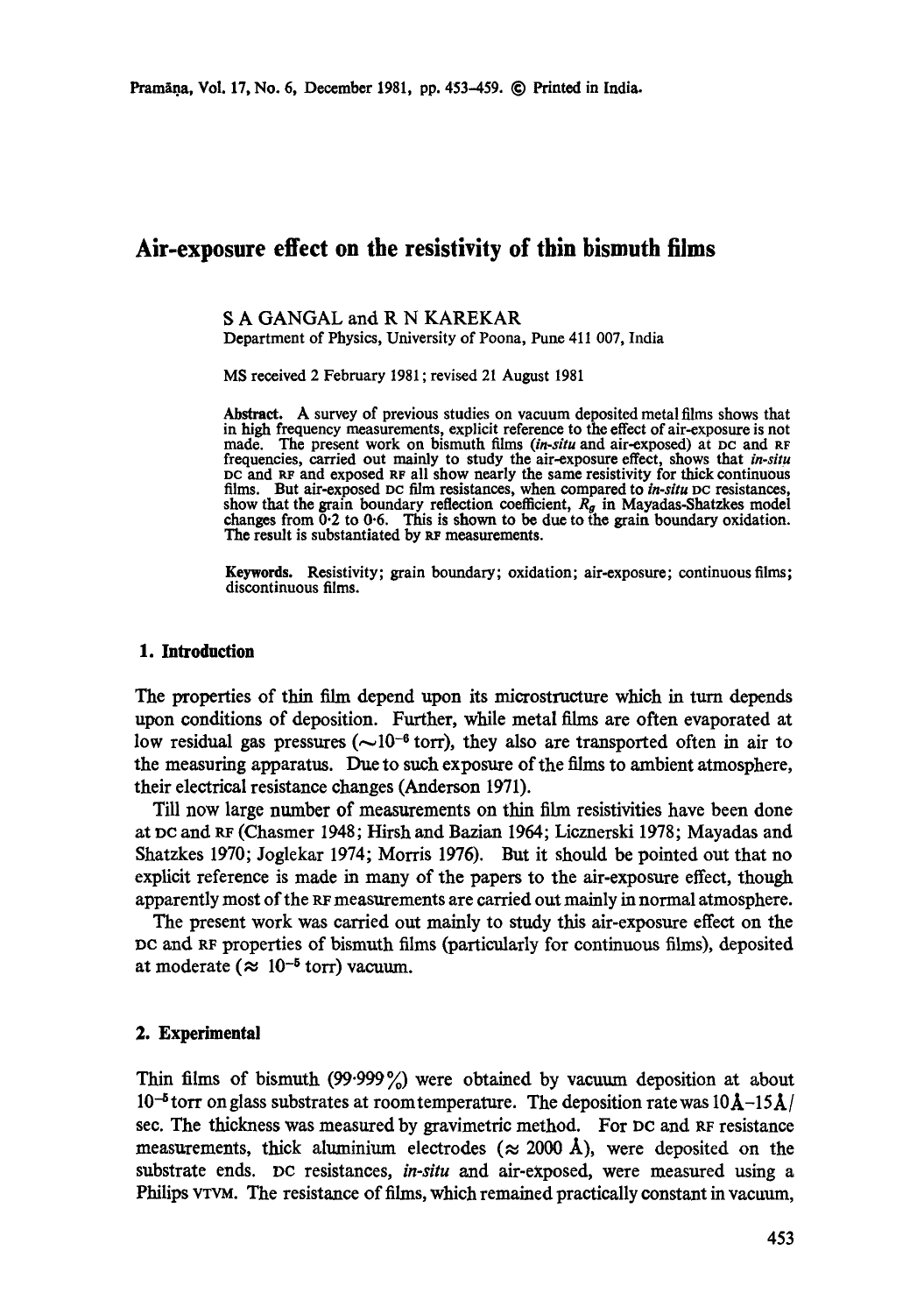when exposed to normal atmosphere showed a fast change within 10-20 sec and stabilized after about 2 hr. This resistance of films exposed to atmosphere was measured when the equilibrium value was reached after leaking the system. RF resistances, *in-situ* and air-exposed, were measured using a Marconi Q-meter in the frequency range from 70 kHz to 50 MHz. The electrical connections for *in-situ* measurements were taken out from vacuum system through highly insulated, low capacitance vacuum electrodes. DC and RF resistances were measured at room temperature, the film thickness range being from  $\leq 100$  Å to 2000 Å measured with the accuracy of  $± 30$  Å.

# 3. Results

The thickness dependence of the relative resistivity ( $\rho_f/\rho_0$ ) of bismuth films at DC as well as RF frequencies measured both *in-situ* and in normal atmosphere, are shown in figure 1. Some theoretical curves, calculated from Fuchs-Sondheimer (Ps) (Sondheimer 1952) and Mayadas-Shatzkes (Ms) (Mayadas and Shatzkes 1970) theories, are also presented in figure 1 for comparison. The observed variation of resistance with frequency for continuous films (3 thicknesses) is shown in figure 2. Figure 3 shows



**Figure 1.** Ratio of film resistivity to bulk resistivity ( $\rho_0 = 1.20 \times 10^{-6}$  mhos-metre) versus thickness under various conditions. RF *in-situ* and RF exposed are co-incident **but exposed points (A) are shown by the side for convenience.**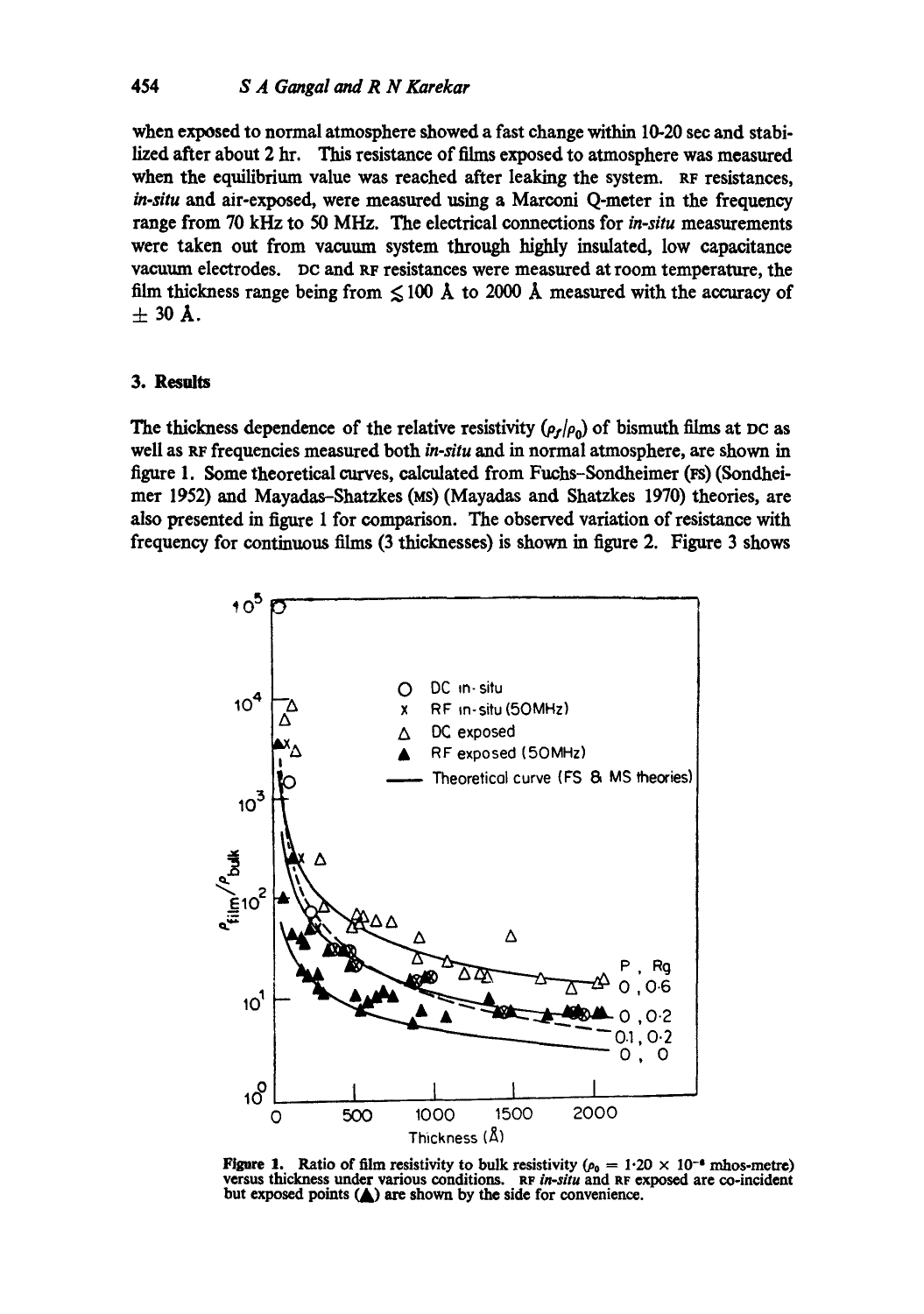

Figure 2. Resistance frequency behaviour of exposed continuous films  $(t > 350 \text{ Å})$ for different thicknesses.



Figmre 3. Resistance frequency bebaviour (normalized following Humphrey) of exposed discontinuous films  $(t < 350 \text{ Å})$  for different thicknesses.

the frequency variation for discontinuous films (3 thicknesses), but normalized following Humphrey *et al* (1953).

# 4. Discussion on air-exposure effect

*The in-situ* and the normal atmosphere DC measurements show that below about 350  $\AA$ , the resistivity variation is sharper than that above 350  $\AA$ , as would be expected for discontinuous and continuous films respectively (Joglekar 1974b,c), the exposed values being higher. The deviation of observed resistivity for these unannealed polycrystalline films from that of bulk, attributed to the thickness and grain size variation,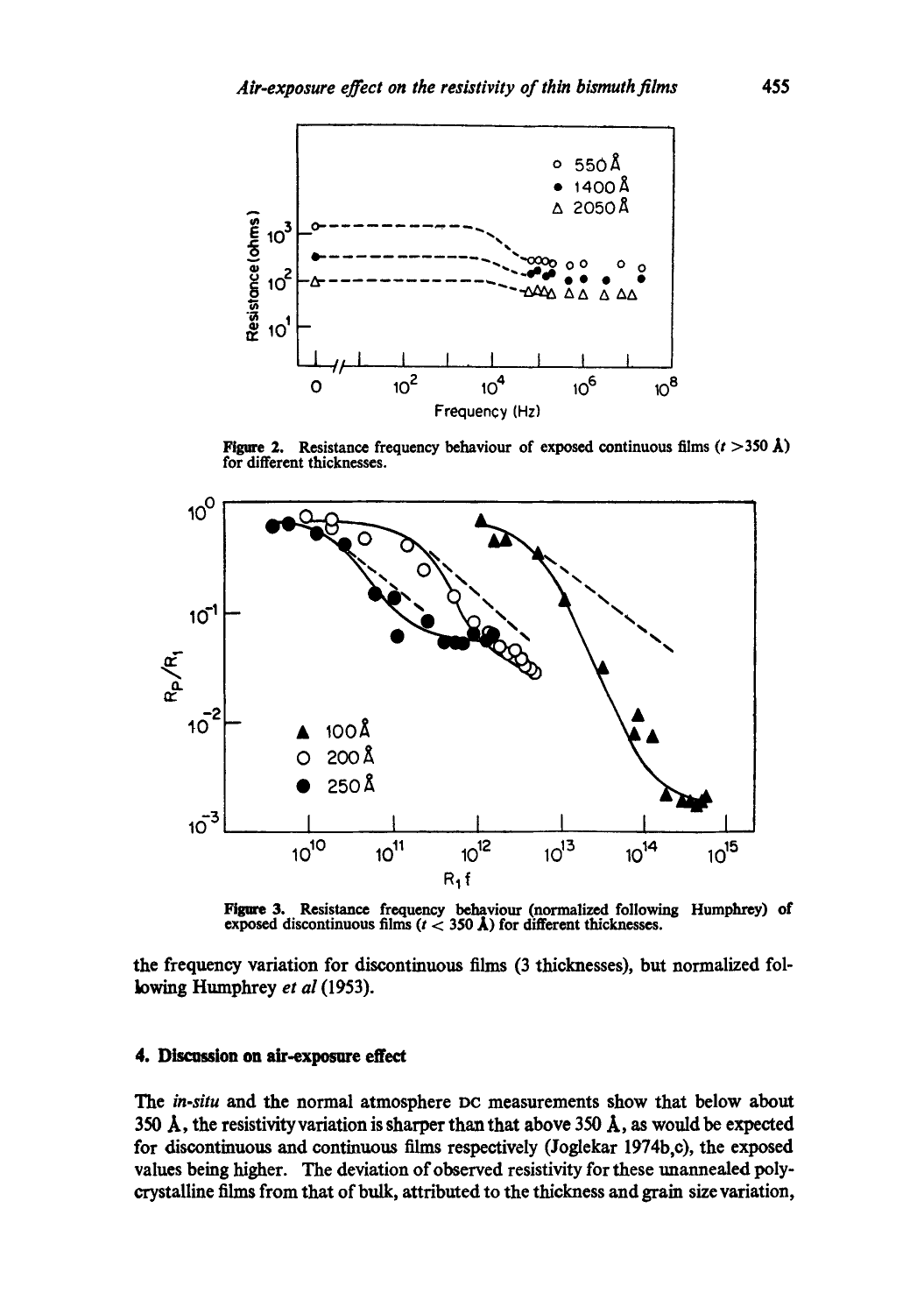is estimated theoretically using Fuchs-Sondheimer (Sondheimer 1952) and Mayadas-Shatzkes (Mayadas and Shatzkes 1970) theories. It can be seen from figure 1 that on the average, for continuous films, the observed *in-situ* DC resistivity data fits best with the curve, where  $p = 0$ ,  $R_a = 0.2$  and exposed film DC resistivity data averages with  $p = 0$ ,  $R_q = 0.6$  curve, where p is the specularity parameter in FS theory and  $R<sub>g</sub>$  is the grain boundary reflection coefficient in Ms theory. The reported (Joglekar 1974b) p and  $R<sub>q</sub>$  values for unannealed bismuth films are nearly same as ours and even for annealed films the reported (Kawazu 1976)  $R_g$  value is 0.12 at about room temperature. However, the reported  $p$  values are of the order of 0.6 (Kawazu 1976) and 0.9 (Sen and Pal 1975). This is expected as the difference between annealed and unannealed films (Maissel and Glang 1971; Joglekar 1974c). The initial value of  $R<sub>g</sub>$  (=0.2) in the present work may be inclusive of small exposure effect due to medium vacuum that we use ( $\approx 10^{-5}$  torr); however, major change in  $R<sub>g</sub>$  value from 0-2 to 0-6 is being discussed below. For discontinuous films because of their island structure, both FS and Ms theories do not apply.

# *4. I Discontinuous films--Dc and RF measurements*

The pc resistance of discontinuous films ( $t < 350 \text{ Å}$ , figure 1) increases on exposure to air as for continuous films. But at RF as against the constant resistance of continuous films ( $t \geq 350$  Å, figure 2), these films show a large variation in resistance with frequency (figure 3). The resistance of the films at low frequency is nearly equal to its DC (exposed) film resistance. It decreases with frequency and tends to reach an approximately constant value at frequency of the order of few MHz. The observed variation of resistance with frequency of discontinuous films fits properly with the model given by Chasmar (1948). The values of capacitances determined from resistance-frequency behaviour are of the order of picofarads (table 1), which are nearly same as those reported by Joglekar 1974b,c; for *in-situ* measurements on bismuth and other films (Deshpande and Crowell 1971; Drumheller 1957; 3oglekar 1974; Licznerski 1978).

| <b>Thickness</b><br>(A) | Substance       | $R_{\rm DC}$ Ohms    | $R_1$ Shunt<br>Ohms   | $R2$ Series<br>Ohms  | c,<br>Inter-island<br>picofarads | $C_D$<br>Distributed<br>picofarads |
|-------------------------|-----------------|----------------------|-----------------------|----------------------|----------------------------------|------------------------------------|
| 100                     | $\mathbf{Bi}^*$ | $1.14 \times 10^{7}$ | $1.14 \times 10^{7}$  | $3.60 \times 10^{4}$ | $0.5 + 0.1$                      | $1.5 + 0.2$                        |
| 140                     | $Bi**$          | $2.00 \times 10^{6}$ | $1.90 \times 10^{6}$  | $4.00 \times 10^{4}$ | $0.5 + 0.2$                      | $1.2 + 0.2$                        |
| 150                     | $\mathbf{Bi}^*$ | $4.50 \times 10^{5}$ | $4.40 \times 10^{5}$  | $6.70 \times 10^{3}$ | $1.5 \pm 0.3$                    | $2.0 \pm 0.5$                      |
| 200                     | $Bi*$           | $1.24 \times 10^{5}$ | $1.19 \times 10^{5}$  | $5.28 \times 10^{3}$ | $3.0 \pm 0.2$                    | $8.0 + 1.5$                        |
|                         | $Bi**$          | $1.30 \times 10^{5}$ | $1.20 \times 10^{5}$  | $4.8 \times 10^{3}$  | $2.7 + 0.5$                      | $5.0 + 1.0$                        |
| 250                     | $Bi*$           | $3.50 \times 10^{4}$ | $3.20 \times 10^{4}$  | $3.00 \times 10^{3}$ | $20.0 + 3.0$                     | $50.0 + 5.0$                       |
| 270                     | $Bi**$          | $1.40 \times 10^{4}$ | $1.20 \times 10^{4}$  | $1.50 \times 10^{3}$ | $35.0 + 5.0$                     | $110-0 + 10-0$                     |
|                         | $Mo+$           | $4.75 \times 10^{6}$ | $3.71 \times 10^{6}$  | $1.06 \times 10^{6}$ | 0.21                             | $\cdots$                           |
|                         | $Cr^{++}$       |                      | $1.11 \times 10^{10}$ | $3.85 \times 10^{5}$ | 2.0                              | $\cdots$                           |
|                         | $Cr^{++}$       |                      | $1.13 \times 10^{11}$ | $1.11 \times 10^{6}$ | 0.24                             |                                    |

Table 1. Resistance capacitance parameters (discontinuous films).

\*Present data

\*\*data from Joglekar (1974 a, c)

**+data** from Deshpande and Crowell (1971) ++data from Licznerski (1978)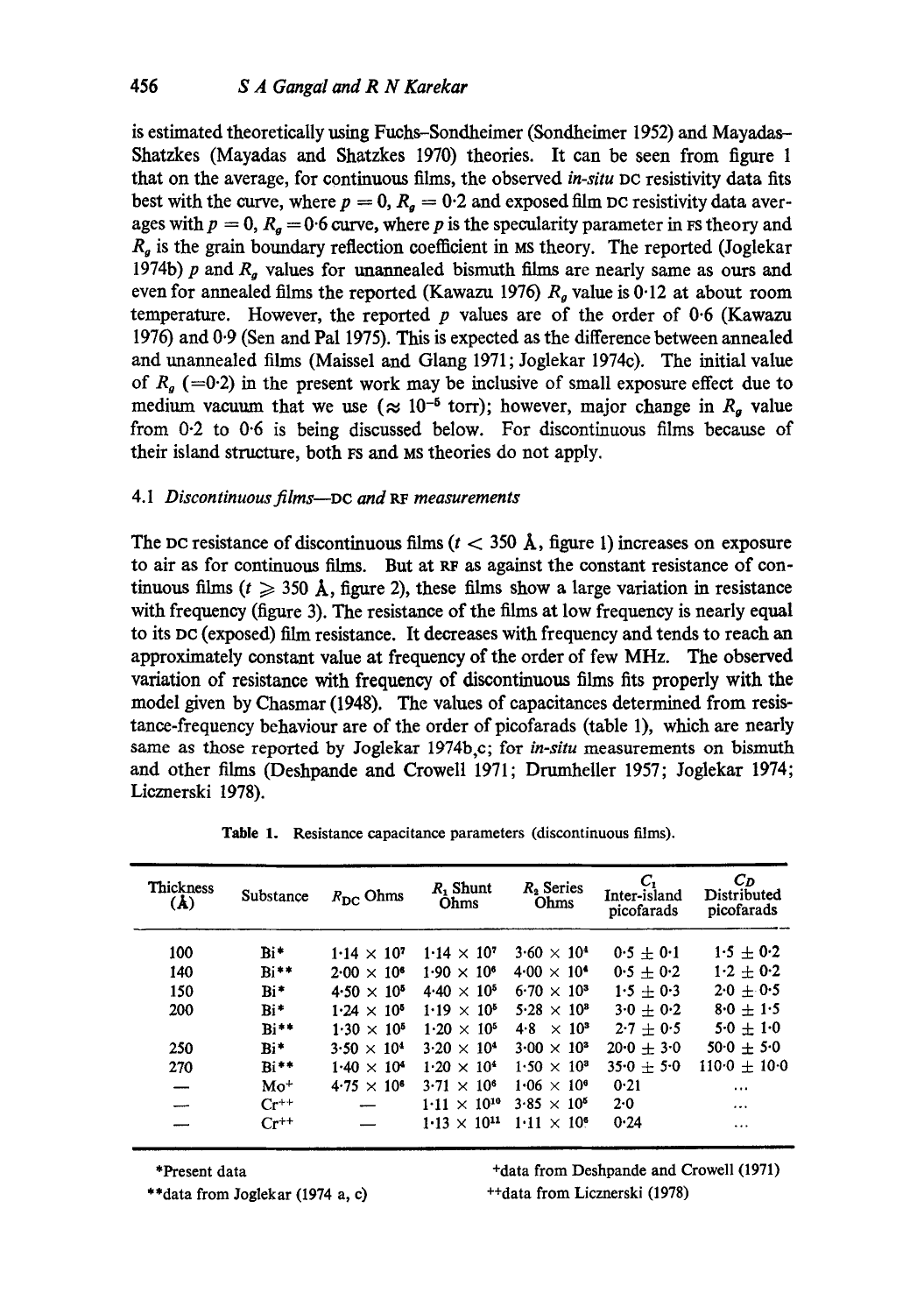# 4.2 *Continuous films --DC measurements*

An increase in the DC resistivities of the continuous films on air-exposure can be attributed to the adsorption of ambient gases and the oxidation of bismuth. The increase in the film resistance of continuous films (giving an  $R_a$  change from 0.2 to 0.6) cannot be explained on the basis of the simple oxidation model (Anderson 1971) based on the replacement of a conductive bismuth surface layer by an insulating oxide film. For example, in case of a film 2050 Å thick a bismuth layer of 586 Å thickness should get converted into an oxide  $(Bi<sub>2</sub>O<sub>3</sub>)$  layer, to give the observed typical resistance change of about 30 ohms on exposure. The ratio of molar volumes of  $Bi<sub>2</sub>O<sub>3</sub>$  to Bi is 1.17. The oxidation rate at 200 °C is about 16  $\AA$ /min. (Pande 1976). At room temperature, which was used in the present work, the oxidation rate will be smaller still (a few  $\hat{A}/\text{min}$ .) and after forming an oxide layer at the top of the film the rate will be reduced further. Hence as suggested by Basseches (1961) and Maissel (1962), the resistance change on exposure must be attributed to oxide layers in series with the metal erystallites. Consequently very small amount of oxide can exert a much greater influence on the film resistance.

As a consequence of grain boundary oxidation, the grain boundary reflection coefficient may change. The  $R<sub>g</sub>$  can be expressed (Mayadas and Shatzkes 1970) in terms of the strength  $(S_a)$  of a potential barrier which in turn is the product of potential height  $V_g$  and barrier width  $W_g$ . Thus the change in  $R_g$  may be due to the change in  $V_a$  and/or change in  $W_a$ . The observed increase in  $R_a$  value from 0.2 to 0.6 indicates that the grain boundary potential has changed from  $0.23$  to  $0.57$  eV for fermi velocity  $v_f = 10^8$  cm/sec and  $W_g = 10$  Å. Attributing the change in  $S_g$  to  $W_g$  only *(i.e.* assuming grain boundary potential to be the same as that before the exposure *i.e.*  0.23 eV with  $W_a$  equal to 10 Å) (Drumheller 1964), one gets  $W_a$  change from 10 Å to 25 A *i.e.* each grain has reduced in width by just 7 A on each side. As normally this oxidation is seen to take about an hour, this value of  $7 \text{ Å}$  appears to be a fair estimate, if compared to the above mentioned value of oxidation rate of 16  $\AA$ /min at 200  $\degree$ C, keeping in view the fact that oxidation of the sides of grain may be slower than that at the top.

#### 4.3 *Continuous films--RF measurements*

The second way to verify the above result, about grain boundary oxidation, is by using the high frequency characteristics of films following Maissel (1962). Referring to figure 1 or 2 it is observed that (i) DC *in-situ* and RF *in-situ* resistances of films are nearly the same, particularly for continuous films (which are also practically the same at microwave x-band frequency)\* (ii) there is an increase in DC resistivities of continuous films when exposed to atmosphere but (iii) there is no measurable change in RF resistivities of films (figure 1) when exposed to atmosphere. (As seen from individual film readings there is some variability from film to film in all DC and Re measurements. BUt it can be expected to be due to deposition method and corresponding crystallite size variation.) It is clear that an oxidised grain boundary having metal on either side of the oxide layer, constitutes a capacitor. The nearly constant resisti-

**<sup>\*</sup>These micro-wave observations are being reported in a separate communication.**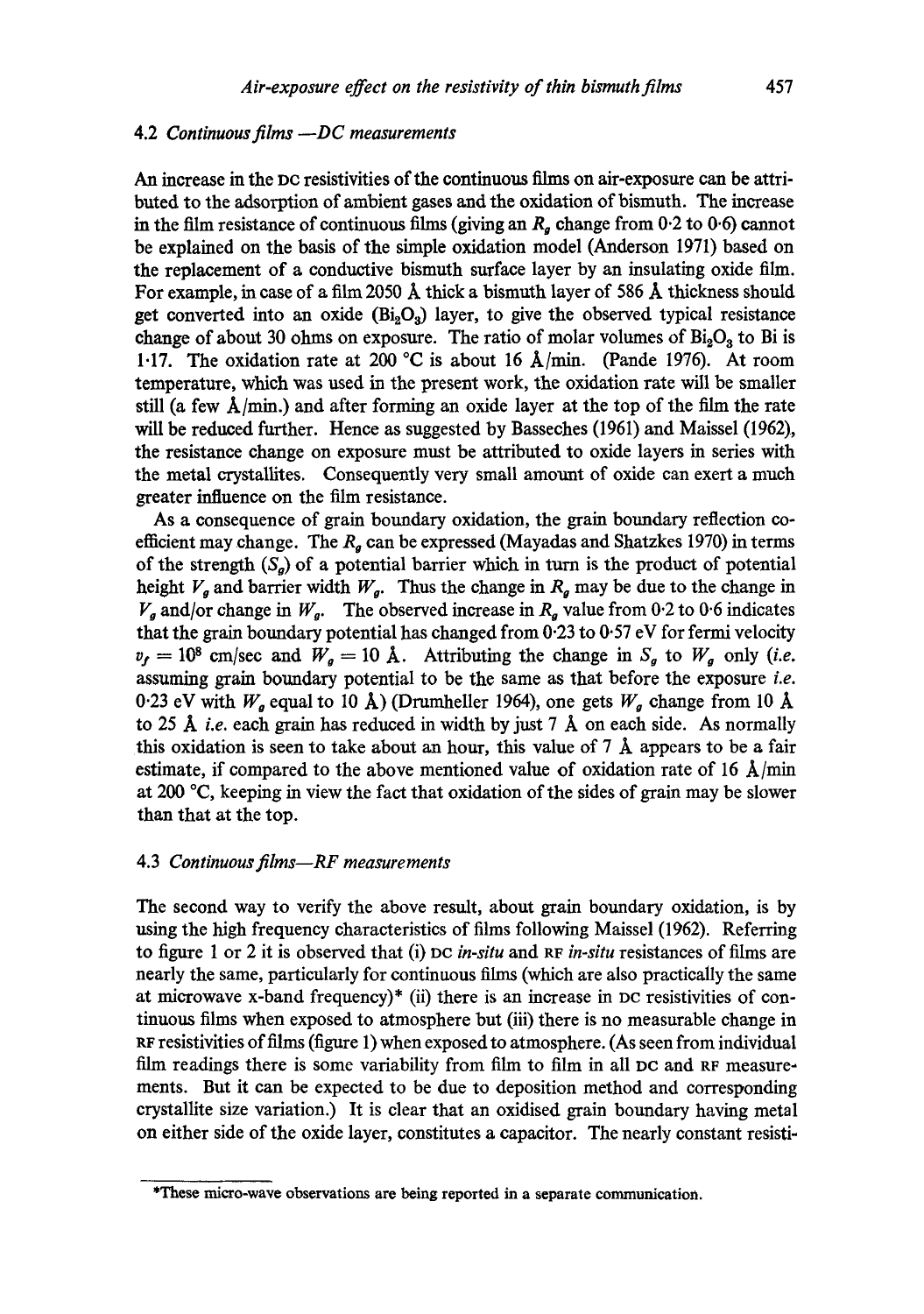

Figure 4. Bridge path model.  $R'_b$ -grain resistance,  $R'_{pb}$ -fraction of bridge path resistance,  $C_{gb}$  -grain boundary capacitance,  $C_{pb}$  - bridge path capacitance,  $C_{diff.}$ -diffusion capacitance.

vity of the films, thicker than about 1000  $\AA$ , in the frequency range from 70 kHz to 50 MHz (figure 2) indicates the existence of high intergrain capacitances.

### 4.4 *Concluding remarks*

Our observation about RF resistance, which does not change on exposure, indicates that as far as electrical equivalent circuit is concerned the grain boundaries are not effective *i.e.* are shorted somehow giving the same resistance in shorting path for both *RF in-situ* as well as exposed. Further because the pc *in-situ* and RF resistivities are same, it means that for DC *in-situ* films also the grain boundaries do 'short' the grains practically in same way as for RF, which get 'opened' for PC only on exposure. The openings have no effect on RF. Considering these facts, we tentatively propose, on the lines of discontinuous film models, a qualitative electrical equivalent model shown in figure 4. The grains are shorted by some metallic contacts or bridge paths of resistance  $R_{\rm pb}$ . On exposure these bridge paths break at various points and DC resistance increases. However, for RF these breaks being very small; may represent capacitive short with possibly somewhat higher  $C_{\text{pb}}$  (compared to that required for discontinuous films) and hence no change in RF resistance on exposure. Even though this model explains results of De exposed--unexposed versus RF results, it is difficult to see how it meets the exact physical situation. It may be remarked that, at lower frequencies, the discontinuous films behave similar to continuous films, in the sense that DC and RF resistances are same for a film.

#### **References**

Anderson J R (Ed) 1971 *Chemisorption and reactions on metallic films* (Academic Press) Ch. 5 Basseches H 1961 *IRE Trans. on Compt. Pt.* CP8 51 Chasmar R P 1948 *Nature* 16I 281 Doshpande S M and Crowell A D 1971 J, *Vac. Sci. Technol.* 9 97 Drumheller C E 1957 *Trans. 4th Natl. Syrup. Boston* ed. W G Matheson (London: Pergamon) 27 Drumheller C E 1964 *J. Phys.* 25 198 Hirsh A A and Bazian S 1964 *Physica 30* 258 Humphrey J N, Lummis F L and Scanlon W W 1953 *Phys. Rev. 90* Ill Joglekar A V 1974a *J. Phys.* D7 1270 Joglekar A V 1974b *J. Vac. Sci. Technol.* 11 528